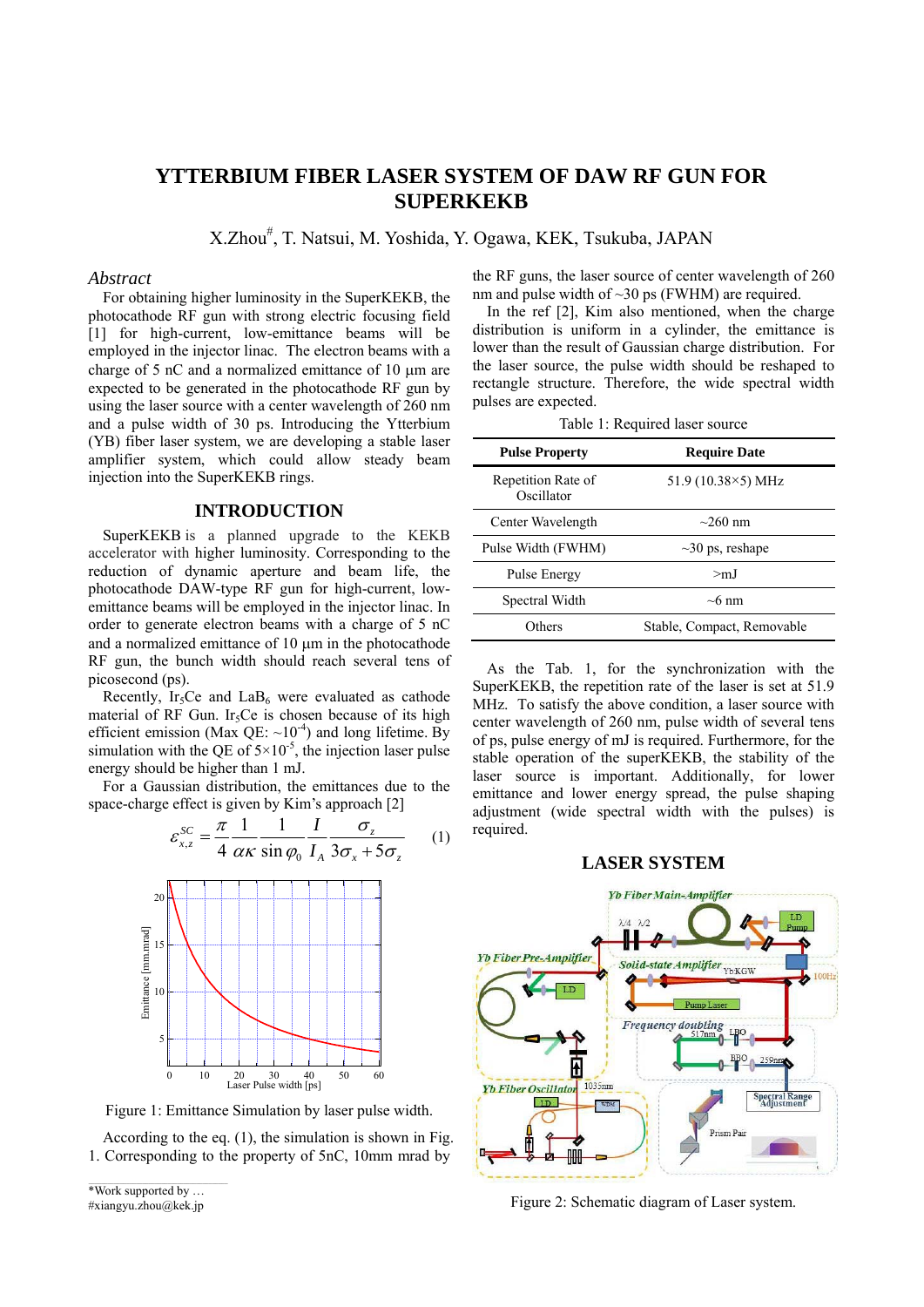For ultra-short UV pulse generation, the most common approach is to employ the nonlinear processes of solidstate lasers [3]. In contrast, the fiber laser especially Yb fiber laser has attracted attention as one of the promising practical alternatives to usual solid-state lasers, offering high repetition rate, low-cost and so on. Especially, the stability of the fiber laser is evidently higher than the other solid lasers with simple cooling conditions because of high energy-extraction efficiency of fiber. In particular, Yb-doped glass fibers provide broader bandwidth, higher amplify efficiency and higher output power than other fiber amplifiers.

A schematic diagram of the laser setup is shown in Fig.2. The laser system starts with a large mode-area Ybdoped fiber-based amplifier system, which consists of a passively mode-locked femtosecond Yb-fiber oscillator and two Yb-doped single-mode fiber amplifier stages. To obtain the mJ-class pulse energy, a multi-pass solid-state amplifier is employed. Deep UV pulses for the photocathode are generated by using two frequencydoubling stages. High pulse energy and good stability would be expected. Finally, the pulses will be transformed from Gaussian shape to rectangle shape by a spatial shaping adjustment.

Now, the fiber oscillator and pre amplifier is done. We are still working on the development of the main amplifier.

## *Yb Fiber Oscillator*



Figure 3: Layout of Oscillator.

A unidirectional ring cavity is employed in the passive mode-locked oscillator (Fig. 3) [4]. Highly doped Yb fiber with a length of 30 cm was pumped by a fibercoupled pump diode delivering 250 mW at 976 nm. The pump light was coupled into the ring cavity via a wavelength-division multiplexer (WDM). The polarization state of the mode-locked pulses was adjusted with three wave plates before the output coupler. A 600 groove/mm grating pair separated to 65 mm, provides negative group delay dispersion (GDD) of  $-1 \times 10^5$ fs<sup>2</sup>, which compensates the positive GDD of fiber and optics in the cavity. A piezoelectric transducer (PZT) attached to the end mirror after the grating pair is used to control the cavity length to lock the repletion rate with the SuperKEKB. An isolator forced unidirectional ring operation. The total fiber length is about 3.4 m, and the

repetition rate is 51.9 MHz. All the optics is lay on the breadboard (30cm×60cm), which is easy to transport and domination.



Figure 4: Measured spectra. Inset; pulse train

The Fig. 4 shows the spectra of the output. The spectral bandwidth is  $\sim$ 14nm, centered at 1034 nm. And the pulse duration after the oscillator is  $\sim$ 200 fs roughly. The average output power was 42 mW at 51.9 MHz, as shown in Fig.4. Since the unabsorbed pump power was negligibly small, the calculated pulse energy is 0.8 nJ with good pulse quality. When the pump power is above 150 mW, the mode-locking is initiated immediately by shaking the grating. The mode-locked operation was stable for all days.

## *Yb Fiber Pre Amplifier*



Figure 5: Layout of pre-amplifier.

The seed pulses are then pass through an isolator, which provides the protection for the oscillator. The pulse train is then injected into a  $10 \text{ m}$  long  $10 \text{ }\mu\text{m}$  corediameter polarization-maintaining double-clad Yb-doped fiber with a cladding diameter of  $125 \mu m$  and numerical aperture (NA) of 0.46. The Yb-doped fiber is cladding pumped by a fiber-coupled laser diode emitting at 976 nm. The fiber amplifier structure is designed according to the [5]. (Fig. 5)

In this stage, the long Yb-doped fiber was employed for stretch the pulse width. The calculated GDD of the total fiber is about  $2.3 \times 10^5$ fs<sup>2</sup>, which stretch the pulse to  $\sim 20$ ps. After the laser source development, the fiber length can be adjusted to optimize the final pulse width.